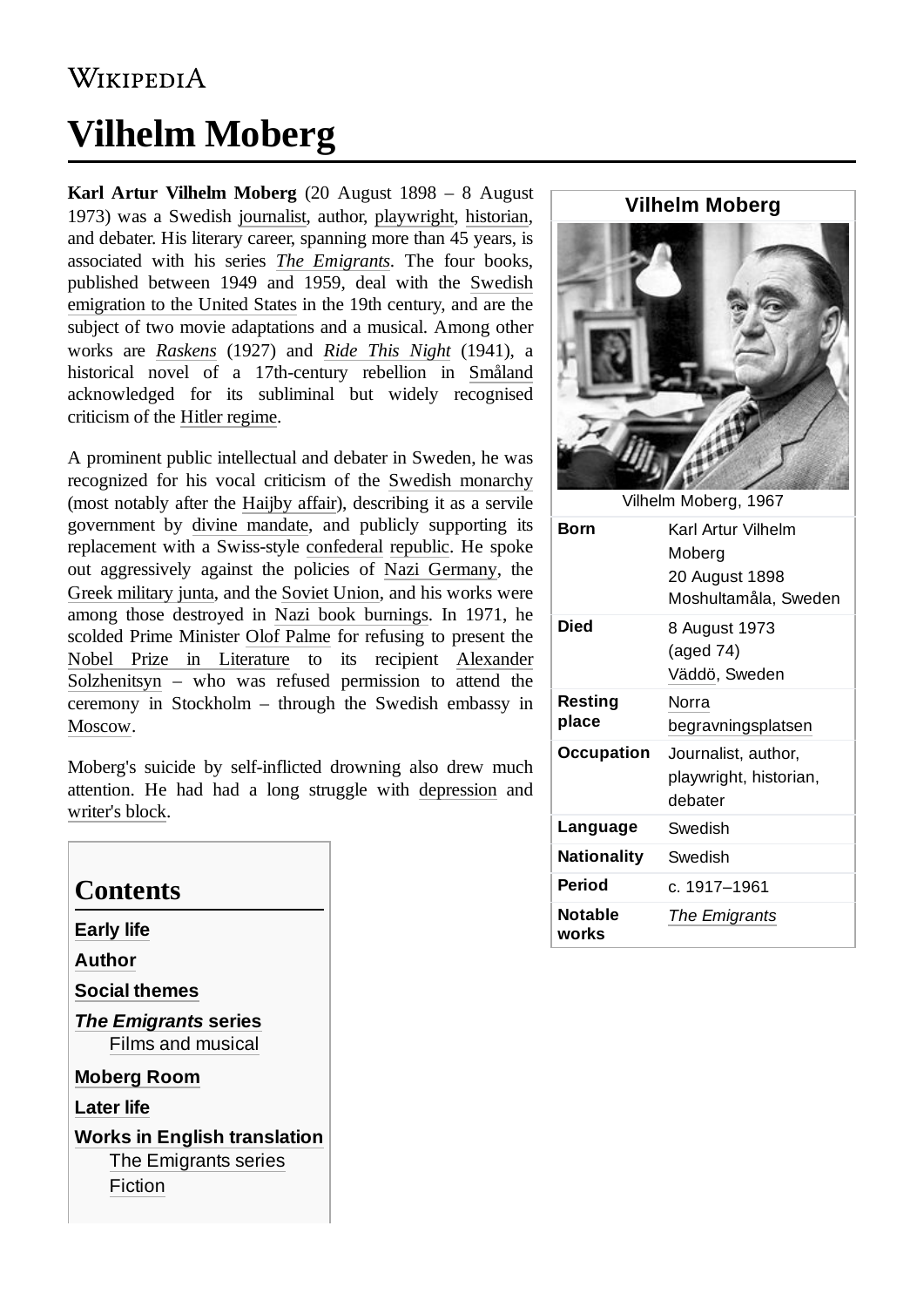| <b>References</b><br><b>Sources</b> |
|-------------------------------------|
|                                     |
|                                     |
| <b>Further reading</b>              |
| <b>External links</b>               |

# <span id="page-1-0"></span>**Early life**

Karl Artur Vilhelm Moberg was born in 1898 on a farm outside of the town [Emmaboda](https://en.wikipedia.org/wiki/Emmaboda) in the Parish of [Algutsboda](https://en.wikipedia.org/wiki/Algutsboda,_Sweden) in [Småland](https://en.wikipedia.org/wiki/Sm%C3%A5land), in southern Sweden. He was the fourth child of six, of whom only three survived into adulthood. His forebears were soldiers and small farmers. He lived the first nine years of his life at the tenement soldier's cottage in Moshultamåla that his father Karl Moberg, a territorial soldier, took over in 1888. In 1907 the family moved to a small farm in the village of Moshultamåla. This had been the family home of his mother Ida Moberg; they had lost it due to poverty. Money from her family in America enabled them to buy the property back. Moberg had only limited schooling from 1906 until 1912. However, as a child he was an avid reader; he published his first writing at the age of  $13$ .<sup>[\[1\]](#page-3-5)</sup>

Moberg worked as a farmer and forest laborer, and later at [glassblowing](https://en.wikipedia.org/wiki/Glassblowing) before and between his various studies. In 1916 he nearly emigrated to the United States, following his uncle and aunt, but ultimately decided to remain in Sweden with his parents. Largely self-educated, Moberg studied at [Kronoberg](https://en.wikipedia.org/wiki/Kronoberg) County Folk High School in [Grimslöv](https://en.wikipedia.org/wiki/Grimsl%C3%B6v) from 1916 to 1917, and at Katrineholms Praktiska Skola, a private school in [Katrineholm,](https://en.wikipedia.org/wiki/Katrineholm) from 1917 to 1918. Moberg contracted the [Spanish flu](https://en.wikipedia.org/wiki/Spanish_flu) in 1918, and was sick for half a year. After his illness, Moberg took a position on the newspaper *Vadstena Läns Tidning* in [Östergötland](https://en.wikipedia.org/wiki/%C3%96sterg%C3%B6tland) which published many of his stories between 1919 and 1929.

In 1926, Moberg made his breakthrough as a playwright when his comedy *Kassabrist* had a successful run in Stockholm. He published his first novel *Raskens* the following year. Moberg became a full-time writer when the success of *Raskens* enabled him to devote himself entirely to writing.

# <span id="page-1-1"></span>**Author**

Many of his works have been translated into English, and he is well-recognized in the English-speaking world among those interested in [Scandinavian](https://en.wikipedia.org/wiki/Scandinavia) culture and history. In his autobiographical novel, *A Soldier with a Broken Rifle* (Swedish: *Soldat med brutet gevär*), he speaks to the importance of giving voice to the downtrodden, illiterate classes of his forebears. This viewpoint also formed his *History of the Swedish People, I-II* (Swedish: *Min svenska historia, berättad för folket*, I-II), published in 1970–71 in both Swedish and English. He had intended the history to have more volumes, but he never finished it.

As a playwright, Moberg wrote 38 works for the stage or for radio (1919-1973). Some were produced as lighter classics of the Swedish stage and television, or were adapted as feature films by directors such as Ingmar [Bergman](https://en.wikipedia.org/wiki/Ingmar_Bergman) [\[2\]](#page-3-6) (*Lea och Rakel*/*Leah and Rachel*; [Malmö City Theatre](https://en.wikipedia.org/wiki/Malm%C3%B6_City_Theatre) 1955) and Alf [Sjöberg](https://en.wikipedia.org/wiki/Alf_Sj%C3%B6berg) [\[3\]](#page-3-7) (*Domaren*/*The Judge*; 1960). [\[4\]](#page-3-8)



Bust near the Swedish [Emigrant](https://en.wikipedia.org/wiki/Swedish_Emigrant_Institute) Institute, [Växjö](https://en.wikipedia.org/wiki/V%C3%A4xj%C3%B6)

# <span id="page-1-2"></span>**Social themes**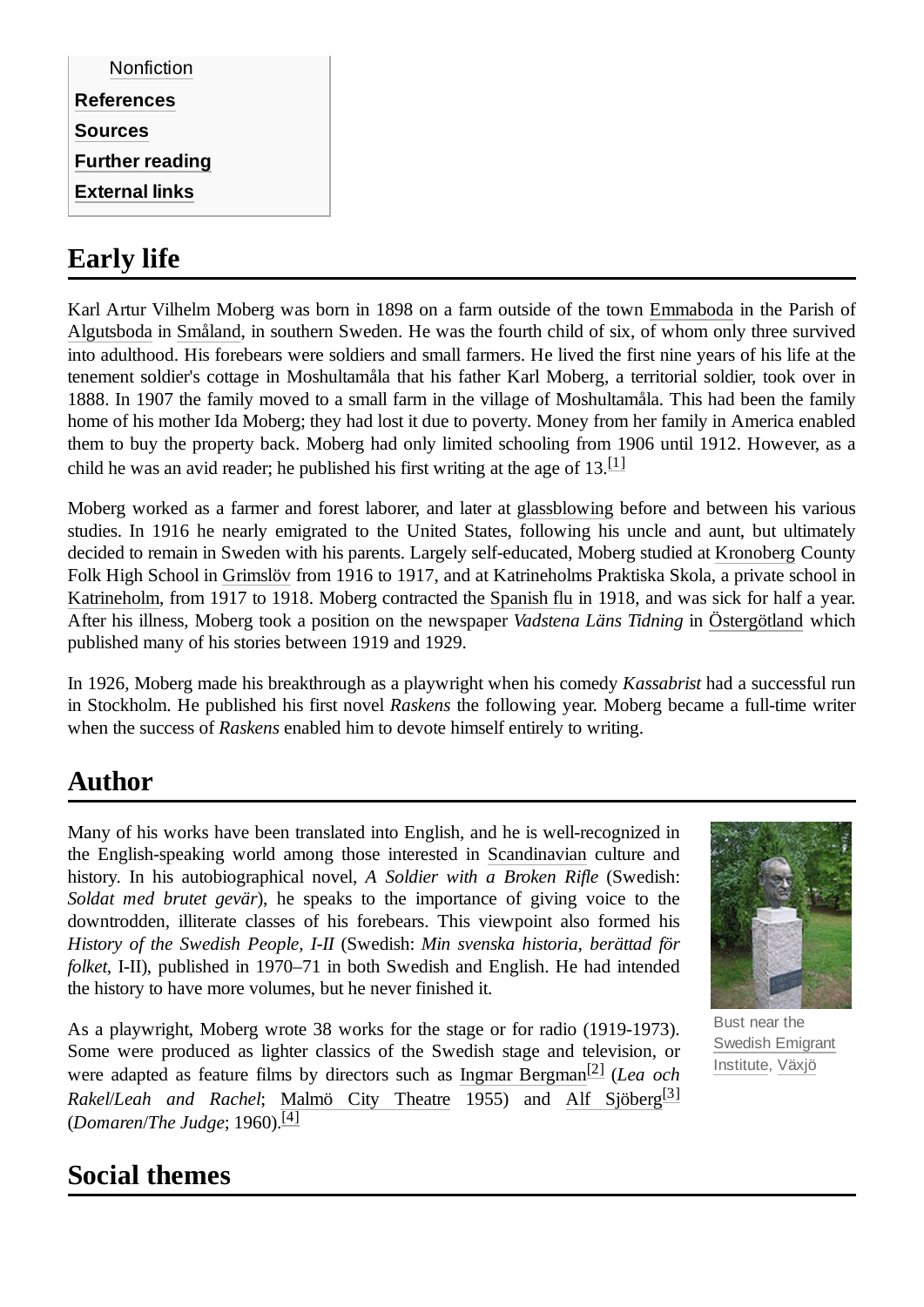Moberg had become a member of a young [Social Democrats](https://en.wikipedia.org/wiki/Social_democracy) club in 1913. In his works, he often expressed a republican (anti-royalist) point of view, much due to the facts that surfaced in the [Kejne affair](https://en.wikipedia.org/wiki/Kejne_affair) and Haijby [affair, in which Moberg took an active part.](https://en.wikipedia.org/wiki/Haijby_affair)

From the 1950s, Moberg participated in debates about the [Swedish monarchy,](https://en.wikipedia.org/wiki/Swedish_monarchy) bureaucracy, and corruption, and devoted much time to help individual citizens who had suffered injustice. Much like others of his generation of Swedish authors from a working-class background, such as Ivar [Lo-Johansson,](https://en.wikipedia.org/wiki/Ivar_Lo-Johansson) Harry Martinson [and Moa Martinson, Moberg depicted the](https://en.wikipedia.org/wiki/Harry_Martinson) life of the dispossessed, their traditions, customs, and everyday struggle. His novels are important documents of social history, and trace the influences of various social and political movements in Sweden.<sup>[\[5\]](#page-3-9)</sup>

### <span id="page-2-0"></span>*The Emigrants* **series**

Moberg's most famous work is *The [Emigrants](https://en.wikipedia.org/wiki/The_Emigrants_(novels))* series of four novels, written between 1949 and 1959, that describe one Swedish family's emigration from [Småland](https://en.wikipedia.org/wiki/Sm%C3%A5land) to [Chisago County, Minnesota](https://en.wikipedia.org/wiki/Chisago_County,_Minnesota) in the mid-19th century. This was a destiny shared by almost one million Swedish people, including several of the author's relatives. These novels have been translated into English: *The [Emigrants](https://en.wikipedia.org/wiki/The_Emigrants_(Swedish_novel))* (1951), *[Unto a Good Land](https://en.wikipedia.org/wiki/Unto_a_Good_Land)* (1954), *[The Settlers](https://en.wikipedia.org/wiki/The_Settlers_(novel))* (1961), and *The Last Letter [Home](https://en.wikipedia.org/wiki/The_Last_Letter_Home)* (1961). His literary portrayal of the [Swedish-American](https://en.wikipedia.org/wiki/Swedish-American) immigrant experience is considered comparable to O.E. Rolvaag's work depicting that of [Norwegian-American immigrants.](https://en.wikipedia.org/wiki/O.E._Rolvaag)



Grave at Norra in Stockholm

#### <span id="page-2-1"></span>**Films and musical**

Swedish [film director](https://en.wikipedia.org/wiki/Film_director) [Jan Troell](https://en.wikipedia.org/wiki/Jan_Troell) 1971-72 turned the books into two major feature films, *[The Emigrants](https://en.wikipedia.org/wiki/The_Emigrants_(film))* and *The New [Land](https://en.wikipedia.org/wiki/The_New_Land)*, starring [Max von Sydow](https://en.wikipedia.org/wiki/Max_von_Sydow) and [Liv Ullmann](https://en.wikipedia.org/wiki/Liv_Ullmann) as Karl Oskar and Kristina. These were nominated for several [Academy Awards](https://en.wikipedia.org/wiki/Academy_Award) and *The New Land* won [Golden Globe Awards](https://en.wikipedia.org/wiki/Golden_Globe_Award).

The [musical](https://en.wikipedia.org/wiki/Musical_theatre) *[Kristina från Duvemåla](https://en.wikipedia.org/wiki/Kristina_fr%C3%A5n_Duvem%C3%A5la)* (English title *Kristina*) (1995) by ex[-ABBA](https://en.wikipedia.org/wiki/ABBA) members [Björn Ulvaeus](https://en.wikipedia.org/wiki/Bj%C3%B6rn_Ulvaeus) and [Benny Andersson](https://en.wikipedia.org/wiki/Benny_Andersson) is based on Moberg's *The Emigrants Series*. [\[6\]](#page-3-10)

Even several of the other works by Moberg have been turned into films and TV series in Sweden over the years.

#### <span id="page-2-2"></span>**Moberg Room**

Moberg donated his papers to the [Swedish Emigrant](https://en.wikipedia.org/wiki/Swedish_Emigrant_Institute) Institute in [Växjö, Sweden,](https://en.wikipedia.org/wiki/V%C3%A4xj%C3%B6,_Sweden) It displays his original manuscripts, excerpts, notes, and photographs in The Moberg Room, in such a way that visitors get a feeling of meeting Vilhelm Moberg in his workshop. This unique collection of Moberg memorabilia includes Axel Olsson's sculpture entitled *The Emigrants*, which portrays the main characters featured in *The Emigrants Series*. The Vilhelm Moberg Society, headquartered in the Swedish Emigrant Institute, promotes publications, research and popular interest in Moberg's works.  $^{[7]}$  $^{[7]}$  $^{[7]}$ 

### <span id="page-2-3"></span>**Later life**

Moberg struggled with severe depression in the last years of his life. He committed [suicide](https://en.wikipedia.org/wiki/Suicide)<sup>[\[8\]](#page-4-3)</sup> by drowning himself in a lake outside his house. He left a note to his wife saying: "The time is twenty past seven; I go to seek in the lake the eternal sleep. Forgive me, I could not endure." Moberg was buried in Norra [begravningsplatsen in Stockholm.](https://en.wikipedia.org/wiki/Norra_begravningsplatsen)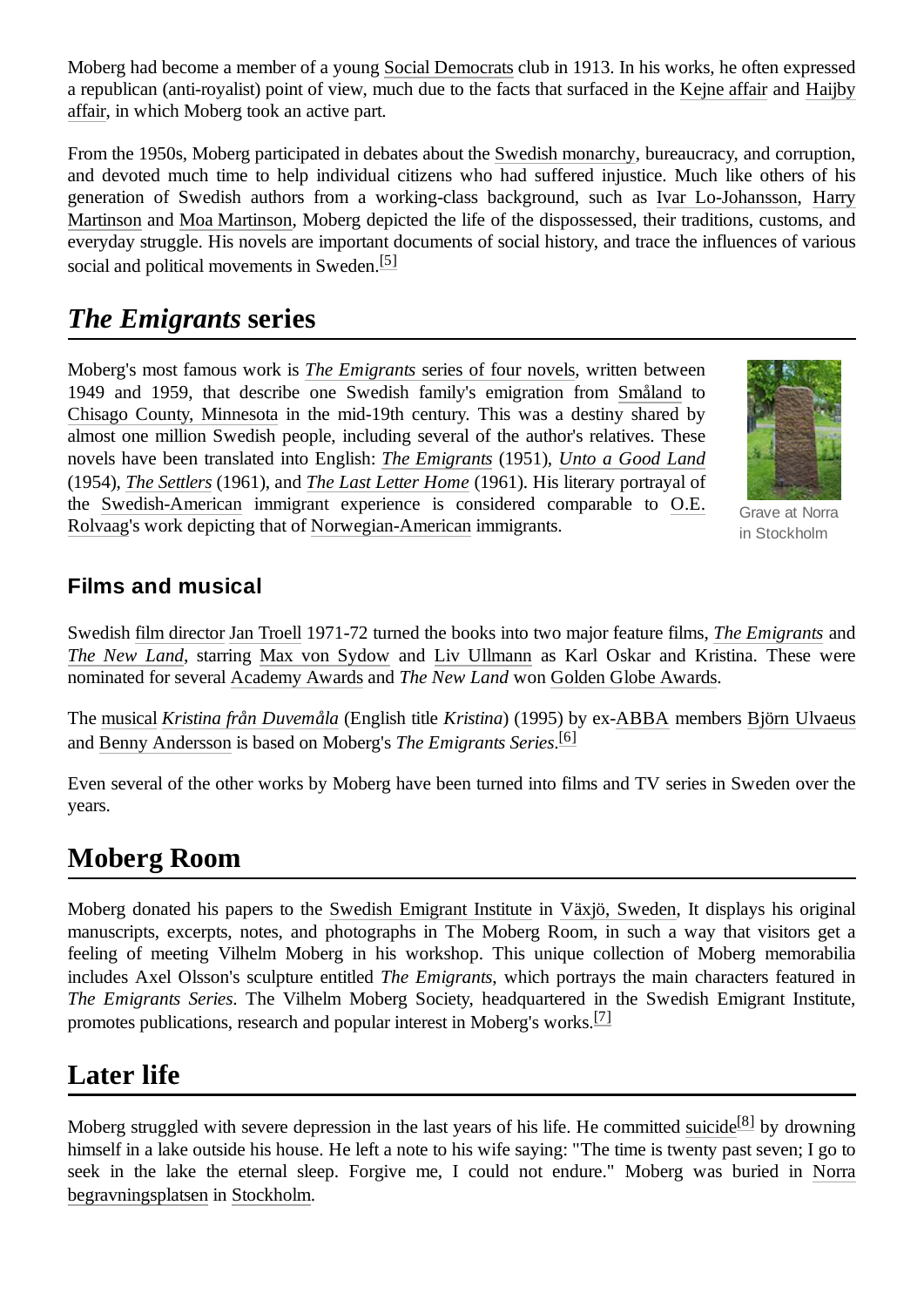Klockan är tjugo över sju. Jag går att söka i sjön, sömnen utan slut. Förlåt mig, jag orkade inte uthärda.

# <span id="page-3-0"></span>**Works in English translation**

#### <span id="page-3-1"></span>**The Emigrants series**

- *The [Emigrants](https://en.wikipedia.org/wiki/The_Emigrants_(Swedish_novel))* (1949), [ISBN](https://en.wikipedia.org/wiki/ISBN_(identifier)) [0-87351-319-3.](https://en.wikipedia.org/wiki/Special:BookSources/0-87351-319-3)
- *Unto a [Good](https://en.wikipedia.org/wiki/Unto_a_Good_Land) Land* (1952), [ISBN](https://en.wikipedia.org/wiki/ISBN_(identifier)) [0-87351-320-7](https://en.wikipedia.org/wiki/Special:BookSources/0-87351-320-7).
- *The [Settlers](https://en.wikipedia.org/wiki/The_Settlers_(novel))* (1956), [ISBN](https://en.wikipedia.org/wiki/ISBN_(identifier)) [0-87351-321-5](https://en.wikipedia.org/wiki/Special:BookSources/0-87351-321-5).
- *The Last Letter [Home](https://en.wikipedia.org/wiki/The_Last_Letter_Home)* (1959), [ISBN](https://en.wikipedia.org/wiki/ISBN_(identifier)) [0-87351-322-3.](https://en.wikipedia.org/wiki/Special:BookSources/0-87351-322-3)

#### <span id="page-3-2"></span>**Fiction**

- *Memory of Youth*
- *Ride [This Night](https://en.wikipedia.org/wiki/Ride_This_Night_(novel))*
- *A Time on Earth*, [ISBN](https://en.wikipedia.org/wiki/ISBN_(identifier)) [1-56849-314-2.](https://en.wikipedia.org/wiki/Special:BookSources/1-56849-314-2)
- *When I Was a Child*, [ISBN](https://en.wikipedia.org/wiki/ISBN_(identifier)) [0-8488-0302-7.](https://en.wikipedia.org/wiki/Special:BookSources/0-8488-0302-7)

#### <span id="page-3-3"></span>**Nonfiction**

- *A History of the Swedish People, Vol. 1: From Prehistory to the [Renaissance](https://en.wikipedia.org/wiki/Special:BookSources/0-8166-4656-2)*, [ISBN](https://en.wikipedia.org/wiki/ISBN_(identifier)) 0-8166- 4656-2.
- *A History of the Swedish People, Vol. 2: From Renaissance to Revolution*, [ISBN](https://en.wikipedia.org/wiki/ISBN_(identifier)) 0-8166- 4657-0. Both [volumes translated](https://en.wikipedia.org/wiki/Special:BookSources/0-8166-4657-0) by Paul [Britten](https://en.wikipedia.org/wiki/Paul_Britten_Austin) Austin.
- *The Unknown Swedes: A Book About Swedes and America, Past and Present*, [ISBN](https://en.wikipedia.org/wiki/ISBN_(identifier)) 0- [8093-1486-X.](https://en.wikipedia.org/wiki/Special:BookSources/0-8093-1486-X)

# <span id="page-3-4"></span>**References**

- <span id="page-3-5"></span>1. A.A. "Vilhelm Moberg - The Greatest Swedish Author" (https://web.archive.org/web/2007120 [7064136/http://www.vilhelmmoberg.com/english.html\).](https://web.archive.org/web/20071207064136/http://www.vilhelmmoberg.com/english.html) *vilhelmmoberg.com*. Archived from the original [\(http://www.vilhelmmoberg.com/english.html\)](http://www.vilhelmmoberg.com/english.html) on December 7, 2007.
- <span id="page-3-6"></span>2. "Archived copy" [\(https://web.archive.org/web/20111106073039/http://www.ingmarbergman.s](https://web.archive.org/web/20111106073039/http://www.ingmarbergman.se/page.asp?guid=672037B6-F0AA-48D9-A9EC-7D53DEAD8786) e/page.asp?guid=672037B6-F0AA-48D9-A9EC-7D53DEAD8786). Archived from the original [\(http://www.ingmarbergman.se/page.asp?guid%3D672037B6-F0AA-48D9-A9EC-7](http://www.ingmarbergman.se/page.asp?guid%3D672037B6-F0AA-48D9-A9EC-7D53DEAD8786) D53DEAD8786) on November 6, 2011. Retrieved December 27, 2011.
- <span id="page-3-7"></span>3. "Domaren (1960)" [\(https://www.imdb.com/title/tt0053781/\).](https://www.imdb.com/title/tt0053781/) *IMDb*. 14 October 1960.
- <span id="page-3-8"></span>4. "Vilhelm Moberg" [\(https://www.imdb.com/name/nm0595002/\).](https://www.imdb.com/name/nm0595002/) *IMDb*.
- <span id="page-3-9"></span>5. Liukkonen, Petri. "Vilhelm Moberg" [\(https://web.archive.org/web/20090706154417/http://ww](https://web.archive.org/web/20090706154417/http://www.kirjasto.sci.fi/vmoberg.htm) w.kirjasto.sci.fi/vmoberg.htm). *Books and Writers (kirjasto.sci.fi)*. Finland: [Kuusankoski](https://en.wikipedia.org/wiki/Kuusankoski) Public Library. Archived from the original [\(http://www.kirjasto.sci.fi/vmoberg.htm\)](http://www.kirjasto.sci.fi/vmoberg.htm) on 6 July 2009.
- <span id="page-3-10"></span>6. "Jim Colyer" [\(http://jimcolyer.com/papers/entry?id=56\).](http://jimcolyer.com/papers/entry?id=56) *jimcolyer.com*.
- <span id="page-3-11"></span>7. "Swedish Emigrant Institute" [\(https://web.archive.org/web/20131006130904/http://www.utva](https://web.archive.org/web/20131006130904/http://www.utvandrarnashus.se/eng/) ndrarnashus.se/eng/). *utvandrarnashus.se*. Archived from the original [\(http://www.utvandrarn](http://www.utvandrarnashus.se/eng/)